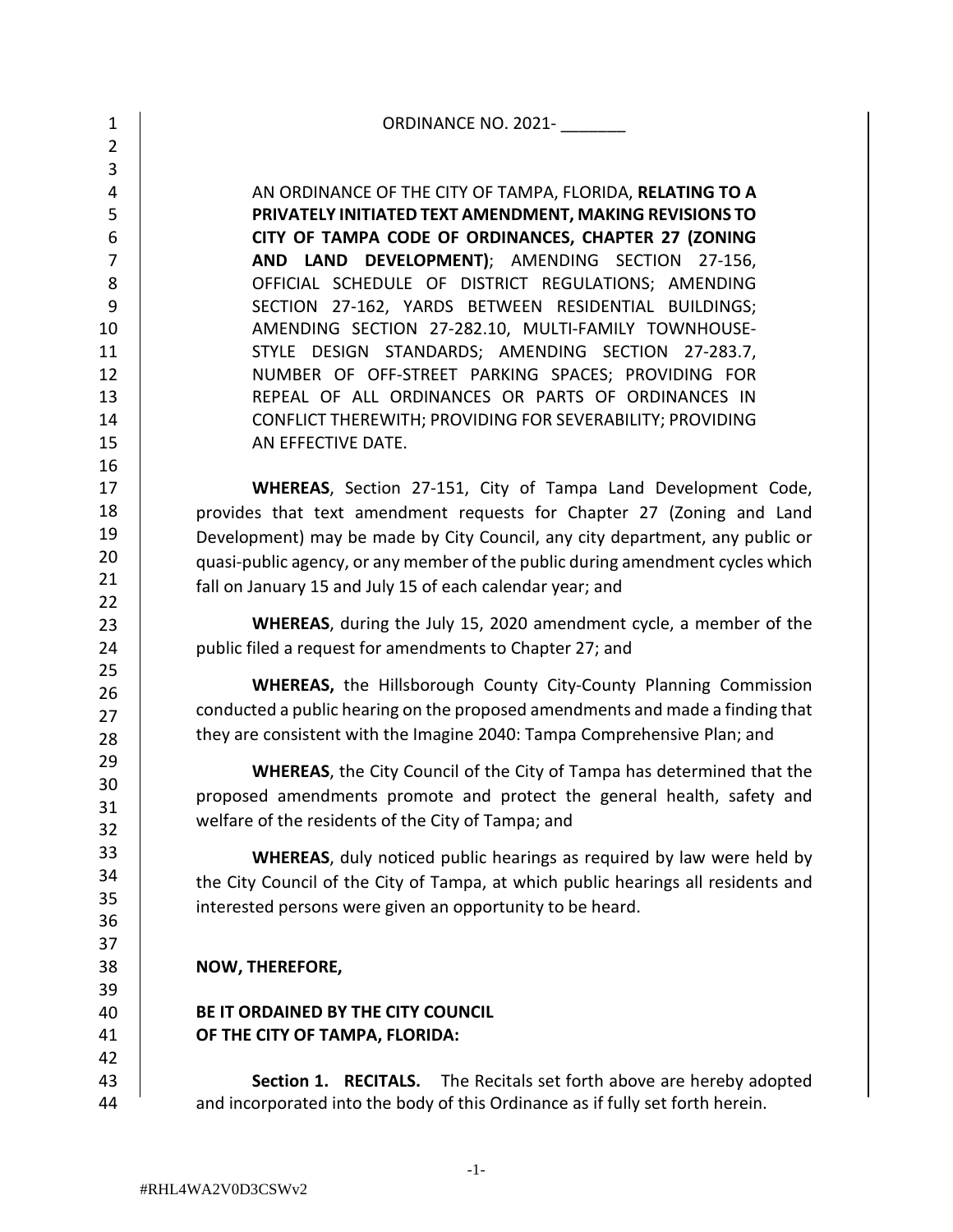|                                                                                                                                                                                                                                                                                                                                                                                                                                                | $\mathbf{1}$<br>$\overline{2}$<br>$\mathbf{3}$<br>$\overline{4}$                                                                                                                                                                                                                                                                                                                                     | That "Sec. 27-156. Official schedule of district regulations."<br>Section 2.<br>is hereby amended by adding the underlined language and deleting the stricken<br>language as follows: |                                             |                    |                        |          |                         |                                                          |                   |              |         |  |  |
|------------------------------------------------------------------------------------------------------------------------------------------------------------------------------------------------------------------------------------------------------------------------------------------------------------------------------------------------------------------------------------------------------------------------------------------------|------------------------------------------------------------------------------------------------------------------------------------------------------------------------------------------------------------------------------------------------------------------------------------------------------------------------------------------------------------------------------------------------------|---------------------------------------------------------------------------------------------------------------------------------------------------------------------------------------|---------------------------------------------|--------------------|------------------------|----------|-------------------------|----------------------------------------------------------|-------------------|--------------|---------|--|--|
|                                                                                                                                                                                                                                                                                                                                                                                                                                                | 5                                                                                                                                                                                                                                                                                                                                                                                                    | "Sec. 27-156. Official schedule of district regulations.                                                                                                                              |                                             |                    |                        |          |                         |                                                          |                   |              |         |  |  |
| 6<br>7<br>Schedule of area, height, bulk and placement regulations. Except as<br>…(c)<br>8<br>specifically provided in other sections of this chapter, regulations governing the<br>9<br>minimum lot area and width, required front, side and rear yards, floor area ratio,<br>10<br>height of structures, area of signs and related matters shall be as shown in the<br>11<br>schedule of area, height, bulk and placement regulations.<br>12 |                                                                                                                                                                                                                                                                                                                                                                                                      |                                                                                                                                                                                       |                                             |                    |                        |          |                         |                                                          |                   |              |         |  |  |
| 18                                                                                                                                                                                                                                                                                                                                                                                                                                             | 13<br>The M-AP districts, YC subdistricts, PD and PD-A districts, CBD subdistricts, CD<br>14<br>subdistricts, SH subdistricts, and NMU subdistricts are not shown in the following<br>15<br>Table 4-2, Schedule of Area, Height, Bulk and Placement Regulations. However,<br>16<br>district regulations governing said districts and subdistricts are set forth in this<br>17<br>chapter as follows: |                                                                                                                                                                                       |                                             |                    |                        |          |                         |                                                          |                   |              |         |  |  |
|                                                                                                                                                                                                                                                                                                                                                                                                                                                | 19                                                                                                                                                                                                                                                                                                                                                                                                   |                                                                                                                                                                                       | M-AP-Article III, Division 2, Subdivision 1 |                    |                        |          |                         |                                                          |                   |              |         |  |  |
| 21                                                                                                                                                                                                                                                                                                                                                                                                                                             | 20                                                                                                                                                                                                                                                                                                                                                                                                   |                                                                                                                                                                                       | YC-Article III, Division 2, Subdivision 2   |                    |                        |          |                         |                                                          |                   |              |         |  |  |
| 22                                                                                                                                                                                                                                                                                                                                                                                                                                             |                                                                                                                                                                                                                                                                                                                                                                                                      |                                                                                                                                                                                       | PD and PD-A-Article III, Division 3         |                    |                        |          |                         |                                                          |                   |              |         |  |  |
| 23                                                                                                                                                                                                                                                                                                                                                                                                                                             |                                                                                                                                                                                                                                                                                                                                                                                                      |                                                                                                                                                                                       | CBD-Article III, Division 2, Subdivision 3  |                    |                        |          |                         |                                                          |                   |              |         |  |  |
| 25                                                                                                                                                                                                                                                                                                                                                                                                                                             | 24                                                                                                                                                                                                                                                                                                                                                                                                   |                                                                                                                                                                                       |                                             |                    |                        |          |                         |                                                          |                   |              |         |  |  |
| 26                                                                                                                                                                                                                                                                                                                                                                                                                                             |                                                                                                                                                                                                                                                                                                                                                                                                      |                                                                                                                                                                                       | CD-Article III, Division 2, Subdivision 4   |                    |                        |          |                         |                                                          |                   |              |         |  |  |
|                                                                                                                                                                                                                                                                                                                                                                                                                                                | 27                                                                                                                                                                                                                                                                                                                                                                                                   |                                                                                                                                                                                       | SH-Article III, Division 2, Subdivision 5   |                    |                        |          |                         |                                                          |                   |              |         |  |  |
|                                                                                                                                                                                                                                                                                                                                                                                                                                                | 28<br>29                                                                                                                                                                                                                                                                                                                                                                                             |                                                                                                                                                                                       | NMU-Article III, Division 2, Subdivision 6  |                    |                        |          |                         |                                                          |                   |              |         |  |  |
| 30                                                                                                                                                                                                                                                                                                                                                                                                                                             |                                                                                                                                                                                                                                                                                                                                                                                                      |                                                                                                                                                                                       |                                             |                    |                        |          |                         |                                                          |                   |              |         |  |  |
| 31                                                                                                                                                                                                                                                                                                                                                                                                                                             |                                                                                                                                                                                                                                                                                                                                                                                                      |                                                                                                                                                                                       |                                             |                    |                        |          | TABLE4-2                |                                                          |                   |              |         |  |  |
| 32                                                                                                                                                                                                                                                                                                                                                                                                                                             |                                                                                                                                                                                                                                                                                                                                                                                                      |                                                                                                                                                                                       |                                             |                    |                        |          |                         | SCHEDULE OF AREA, HEIGHT, BULK AND PLACEMENT REGULATIONS |                   |              |         |  |  |
| 33                                                                                                                                                                                                                                                                                                                                                                                                                                             | 34                                                                                                                                                                                                                                                                                                                                                                                                   |                                                                                                                                                                                       |                                             |                    |                        |          |                         |                                                          |                   |              |         |  |  |
| 35                                                                                                                                                                                                                                                                                                                                                                                                                                             |                                                                                                                                                                                                                                                                                                                                                                                                      |                                                                                                                                                                                       |                                             |                    |                        | Required | Yards (ft.) $13$        |                                                          |                   |              |         |  |  |
|                                                                                                                                                                                                                                                                                                                                                                                                                                                | 36                                                                                                                                                                                                                                                                                                                                                                                                   |                                                                                                                                                                                       |                                             | Lot                |                        |          |                         | Rear                                                     |                   |              |         |  |  |
| 37                                                                                                                                                                                                                                                                                                                                                                                                                                             |                                                                                                                                                                                                                                                                                                                                                                                                      |                                                                                                                                                                                       | Minimum                                     | Size               | Dwelling<br>Front Side |          |                         | Interior                                                 | Corner            | Maximum      | Maximum |  |  |
|                                                                                                                                                                                                                                                                                                                                                                                                                                                | 38<br>District Area<br>39                                                                                                                                                                                                                                                                                                                                                                            |                                                                                                                                                                                       | Width                                       | Unit               | 14                     | 15, 16   | Lot/Corner <sup>8</sup> |                                                          | FAR <sup>17</sup> | Height (ft.) |         |  |  |
|                                                                                                                                                                                                                                                                                                                                                                                                                                                | 40                                                                                                                                                                                                                                                                                                                                                                                                   |                                                                                                                                                                                       | (sq. ft.)                                   | (f <sub>t</sub> .) | (sq. ft.)              |          |                         | Lot $8$                                                  |                   |              |         |  |  |
|                                                                                                                                                                                                                                                                                                                                                                                                                                                | 41                                                                                                                                                                                                                                                                                                                                                                                                   | RS-150                                                                                                                                                                                | 15,000                                      | 100                | 15,000                 | 30       | 15                      | 20/12                                                    | 15                |              | 35      |  |  |
| 42                                                                                                                                                                                                                                                                                                                                                                                                                                             |                                                                                                                                                                                                                                                                                                                                                                                                      | RS-100                                                                                                                                                                                | 10,000                                      | 100                | 10,000                 | 25       | 7                       | 20/12                                                    | 15                |              | 35      |  |  |
| 43                                                                                                                                                                                                                                                                                                                                                                                                                                             |                                                                                                                                                                                                                                                                                                                                                                                                      | <b>RS-75</b>                                                                                                                                                                          | 7,500                                       | 75                 | 7,500                  | 25       | 7                       | 20/12                                                    | 15                |              | 35      |  |  |
|                                                                                                                                                                                                                                                                                                                                                                                                                                                | 44                                                                                                                                                                                                                                                                                                                                                                                                   | <b>RS-60</b>                                                                                                                                                                          | 6,000                                       | 60                 | 6,000                  | 25       | $\overline{7}$          | 20/20                                                    | $\overline{7}$    |              | 35      |  |  |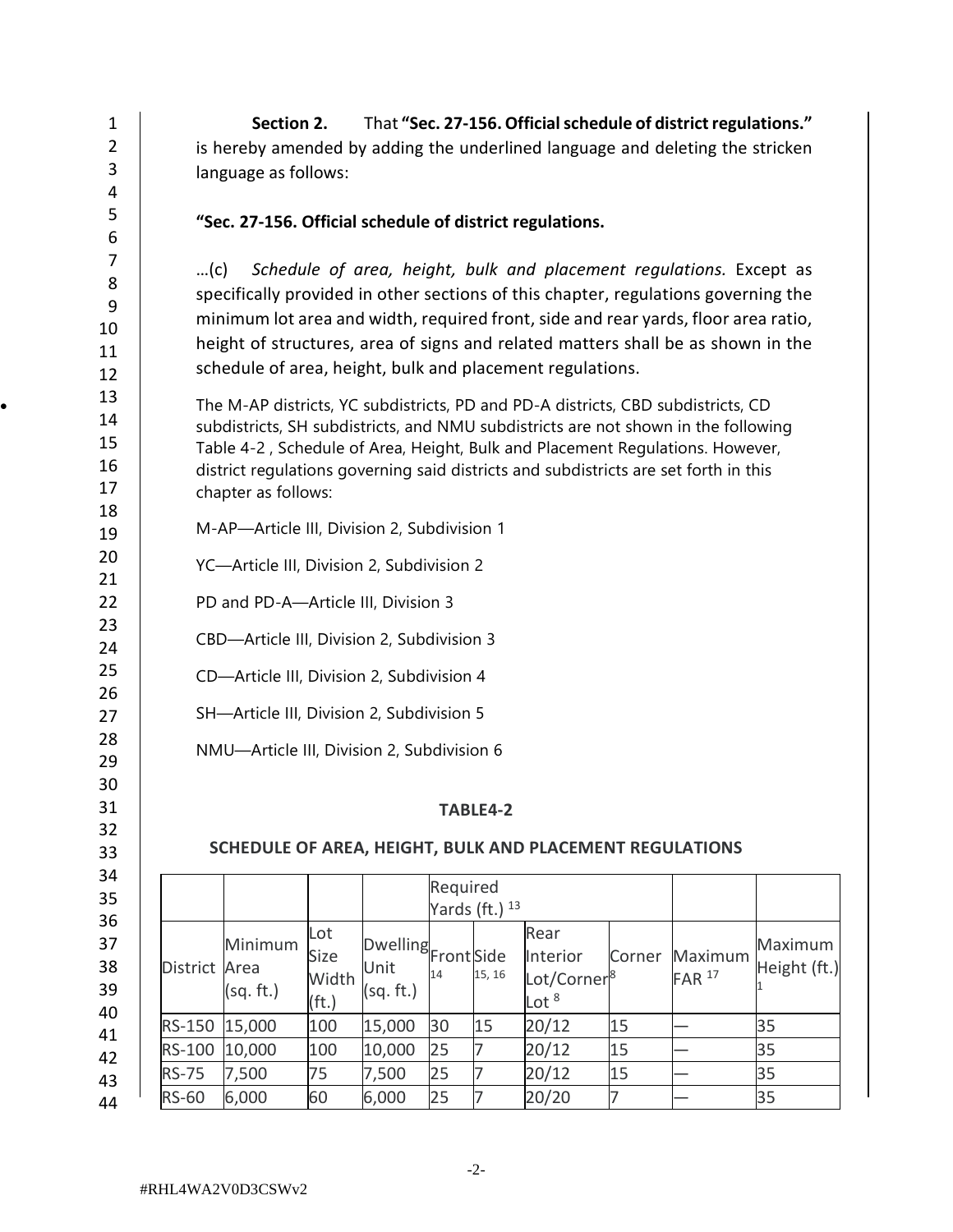| $\mathbf{1}$     |                 |                              |                                           |                                             | Required |                     |                                                        |                |                                |                         |
|------------------|-----------------|------------------------------|-------------------------------------------|---------------------------------------------|----------|---------------------|--------------------------------------------------------|----------------|--------------------------------|-------------------------|
| $\overline{2}$   |                 |                              |                                           |                                             |          | Yards (ft.) $^{13}$ |                                                        |                |                                |                         |
| 3<br>4<br>5<br>6 | <b>District</b> | Minimum<br>Area<br>(sq. ft.) | Lot<br>Size<br>Width<br>(f <sub>t</sub> ) | Dwelling<br>Front Side<br>Unit<br>(sq. ft.) | 14       | 15, 16              | Rear<br>Interior<br>Lot/Corner <sup>8</sup><br>Lot $8$ | Corner         | Maximum<br>$FAR$ <sup>17</sup> | Maximum<br>Height (ft.) |
| 7                | <b>RS-50</b>    | 5,000                        | 50                                        | 5,000                                       | 20       | 7                   | 20/20                                                  | 7              |                                | 35                      |
| 8                | <b>RM-12</b>    | 5,000                        | 50                                        | 3,630                                       | 25       | $\overline{7}$      | 15/15                                                  | 7              |                                | 35                      |
| 9                | <b>RM-16</b>    | 5,000                        | 50                                        | 2,723                                       | 25       | 7                   | 15/15                                                  | 7              |                                | 35                      |
| 10               | <b>RM-18</b>    | 5,000                        | 50                                        | 2,420                                       | 25       | 7                   | 15/15                                                  | 7              |                                | 35                      |
| 11               | <b>RM-24</b>    | 5,000                        | 50                                        | 1,815                                       | 25       | 7                   | 20                                                     | 7              |                                | 60 <sup>2</sup>         |
| 12               | <b>RM-35</b>    | 5,000                        | 50                                        | 1,243                                       | 25       | 7                   | 20                                                     | 7              |                                | 120 <sup>3</sup>        |
| 13<br>14         | <b>RM-50</b>    | 5,000                        | 50                                        | 871                                         | 25       | 7                   | 20                                                     | $\overline{7}$ |                                | 200 <sup>3</sup>        |
| 15               | <b>RM-75</b>    | 5,000                        | 50                                        | 580                                         | 25       | 7                   | 20                                                     | $\overline{7}$ |                                | n/a <sup>5</sup>        |
| 16               | <b>RO</b>       | 5,000                        | 50                                        | 17                                          | 25       | 7                   | 20                                                     | 15             |                                | 35                      |
| 17               | $RO-1$          | 5,000                        | 50                                        | 17                                          | 25       | $\overline{7}$      | 20                                                     | 15             |                                | 35                      |
| 18               | OP              | 10,000                       | 60                                        | 17                                          | 25       | 10                  | 20                                                     | 25             |                                | 60 2                    |
| 19               | $OP-1$          | 10,000                       | 60                                        | 17                                          | 20       | 10                  | 20                                                     | 20             |                                | 200 <sup>3</sup>        |
| 20               | <b>CN</b>       | 5,000                        | 60                                        | 17                                          | 20       | 10                  | 10                                                     | 20             |                                | 35                      |
| 21               | CG              | 10,000                       | 75                                        | 17                                          | 10       | $10^{12}$           | 10                                                     | 10             |                                | 45 6                    |
| 22               | <b>CI</b>       | 10,000                       | 100                                       | 17                                          | 10       | 0                   | 0                                                      | 10             |                                | 45 6                    |
| 23               | IG              | 5,000                        | 50                                        | n/a                                         | 10       | 0                   | 0                                                      | 10             |                                | 60                      |
| 24               | IΗ              | 5,000                        | 50                                        | n/a                                         | 10       | 0                   | 0                                                      | 10             |                                | n/a <sup>4</sup>        |
| 25               | U-C             | 1 acre $9$                   | $100^{10}$                                | n/a                                         | 50       | 25                  | 50                                                     | n/a            |                                | $100^{11}$              |
| 26               |                 |                              |                                           |                                             |          |                     |                                                        |                |                                |                         |

## **Table [4-2](https://library.municode.com/fl/tampa/codes/code_of_ordinances?nodeId=COOR_CH4PUAR_ARTIINGE_S4-2DE) Notes:**

...2. For each foot of building height above thirty-five (3035) feet, the required yards shall be increased by one (1) foot. …"

**Section 3.** That **"Sec. 27-162. Yards between residential buildings."**  is hereby amended by adding the underlined language and deleting the stricken language as follows:

## **"Sec. 27-162. Yards between residential buildings.**

Yards between buildings shall be provided at 15' for single family detached, single family attached, single family semi-detached, two family and multi-family buildings, and hotels and motels.

(b) Calculation. Yard requirements for buildings or portions thereof containing dwelling or lodging units (as described in subsection (a) above) shall be based on

43 44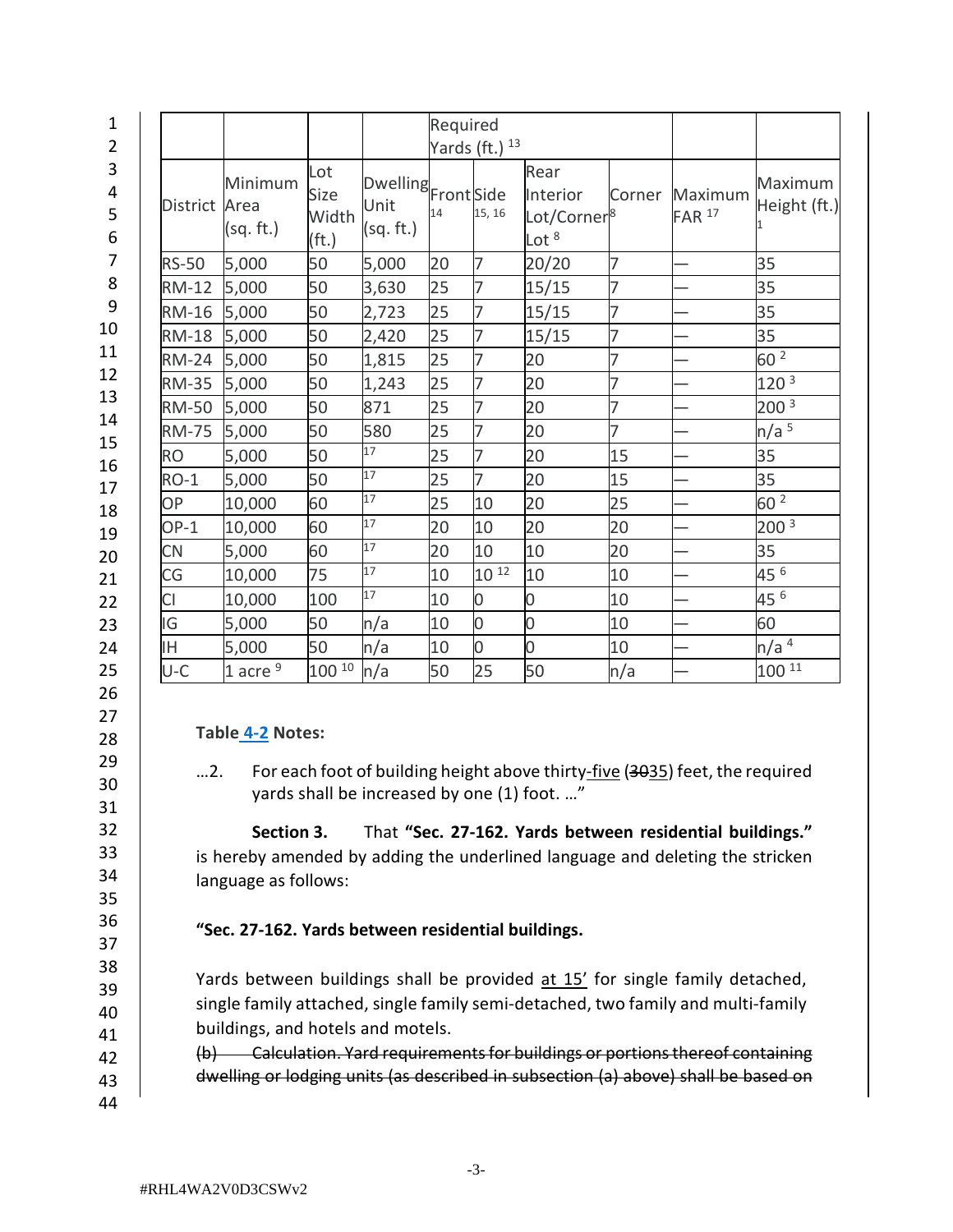| 1<br>2   | horizontal length of walls and height. Distance between walls shall be at least the<br>distance of the larger yard requirement (see Diagram 5-4). |
|----------|---------------------------------------------------------------------------------------------------------------------------------------------------|
| 3<br>4   | Definitions.<br>$\left(\epsilon\right)$                                                                                                           |
| 5        | Front building yard means the yard adjacent to that wall of a building                                                                            |
| 6        | which contains the main exterior entrance to the lobby or to individual                                                                           |
| 7        | units (see Diagram 5-4).                                                                                                                          |
| 8        |                                                                                                                                                   |
| 9        | Rear building yard means the yard adjacent to that wall of a building which                                                                       |
| 10       | is parallel to the front building wall or contains secondary exterior access.                                                                     |
| 11       | Side building yards means all other yards that are not considered front or                                                                        |
| 12       | rear building yards.                                                                                                                              |
| 13       |                                                                                                                                                   |
| 14       | The minimum distance from walls to the building yard line shall be-<br>$\Theta$                                                                   |
| 15       | computed as follows:                                                                                                                              |
| 16       | Front and rear building yards:                                                                                                                    |
| 17       | $D = 6 + 2(H/11) + L/10$                                                                                                                          |
| 18       |                                                                                                                                                   |
| 19       | Side building yards:                                                                                                                              |
| 20<br>21 | $D = 2 + H/11 + L/10$                                                                                                                             |
| 22       | Where D is depth of yard in feet, L is wall length in feet, and H is height in                                                                    |
| 23       | feet.                                                                                                                                             |
| 24       |                                                                                                                                                   |
| 25       | Length of walls shall be measured as the horizontal distance from corner<br>$\left\{ e\right\}$                                                   |
| 26       | to corner of the building. Where walls in contiguous frontage are offset by                                                                       |
| 27       | angles or setbacks of six (6) feet or more, the length of each segment shall                                                                      |
| 28       | be measured separately. Where walls are of varying heights of one (1)                                                                             |
| 29       | story or more, each segment of varying height shall be measured                                                                                   |
| 30       | separately. Length of walls of circular buildings shall be construed as the                                                                       |
| 31       | diameter of the building.                                                                                                                         |
| 32       |                                                                                                                                                   |
| 33       | Where buildings vary in height, the building yards shall be calculated based<br>(f)                                                               |
| 34       | upon the portion of the building with the greatest height. Lower portions                                                                         |
| 35       | of buildings may extend into the yard required for upper portions."                                                                               |
| 36       | Section 4.<br>That "Sec. 27-282.10. Multi-family townhouse-style                                                                                  |
| 37       | design standards." is hereby amended by adding the underlined language                                                                            |
| 38       | and deleting the stricken language as follows:                                                                                                    |
| 39       |                                                                                                                                                   |
| 40       | "Sec. 27-282.10. Multi-family townhouse-style design standards.                                                                                   |
| 41       |                                                                                                                                                   |
| 42       | Purpose. While infill development is encouraged, to make optimal use of the<br>(a)                                                                |
| 43       | public facilities, the design of the development shall be consistent with the general                                                             |
| 44       | site planning of the surrounding neighborhood.                                                                                                    |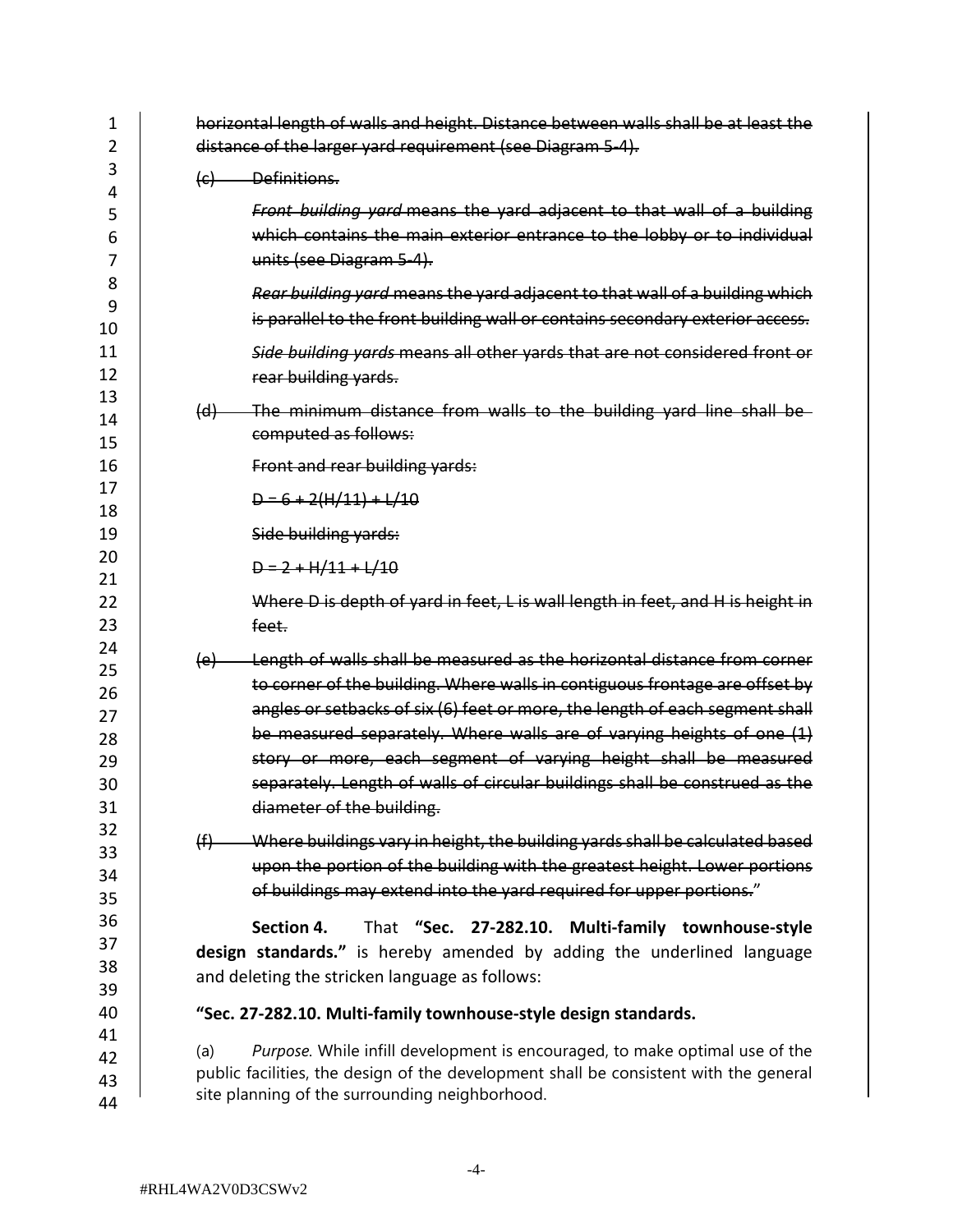1 2 3 4 5 6 7 8 9 10 11 12 13 14 15 16 17 18 19 20 21  $22$ 23 24 25 26 27 28 29 30 31 32 33 34 35 36 37 38 39 40 41 42 43 44 (b) *Applicability.* The provisions of this section apply to all proposed development of multi-family townhouse-style dwelling units. (c) *Design requirements.* (1) The ground floor entrances (front doors) to the dwelling units shall face a street right-of-way, (not including alleys), rather than the side or corner lot lines. Entrances may face interior courts, plazas, or similar design element, with the approval of an alternative design by the zoning administrator. (2) A minimum of one (1) parking space shall be provided in a garage or a carport, either of which must be structurally integrated within the principal dwelling unit. (d) *Enforcement.* At the time of building permit application, the applicant shall demonstrate, in a form acceptable to the zoning administrator, whether or not this section is applicable to the proposed development. Further, the applicant shall demonstrate on a site plan submitted with the building permit that the design requirements have been met." **Section 5.** That **"Sec. 27-283.7. Number of off-street parking spaces."** is hereby amended by adding the underlined language and deleting the stricken language as follows: **"Sec. 27-283.7. Number of off-street parking spaces.** The number of off-street parking spaces shall be as set forth in PKG Table 1. Provided, however, the number of required off-street parking spaces for property in the central business district shall be as set forth in Article III, Division 2, Subdivision 3, section 27-187. Provided further, the number of required offstreet parking spaces for property in the Channel District shall be as set forth in Article III, Division 2, Subdivision 4, [section 27-200.](https://library.municode.com/fl/tampa/codes/code_of_ordinances?nodeId=COOR_CH27ZOLADE_ARTIIIESZODIDIRE_DIV2SPDI_SD4CHDICDDI_S27-200PARE) PKG TABLE 1 TABLE OF REQUIRED PARKING SPACES Use **Spaces** Per Unit (1) Commercial/retail uses: a. Adult uses 0.3 seat plus  $3.3 \mid 1,000$  sq. ft. GFA b. Appliance and equipment repair 5.0 1,000 sq. ft. GFA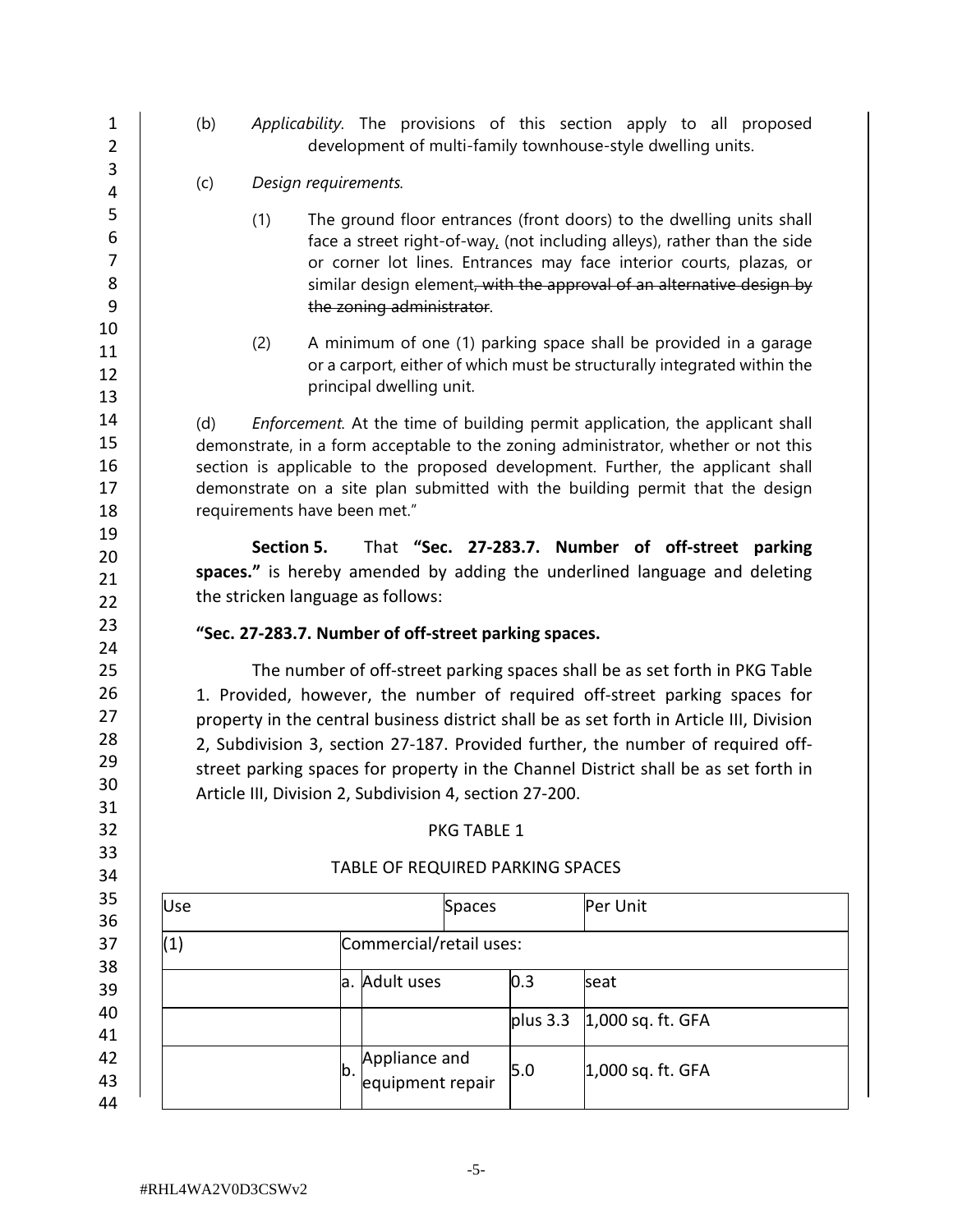| 1<br>$\overline{2}$           | c. | Bank:                                                   |                           |                                                                                                                        |
|-------------------------------|----|---------------------------------------------------------|---------------------------|------------------------------------------------------------------------------------------------------------------------|
| 3                             |    | Walk-in                                                 | 4.0                       | 1,000 sq. ft. GFA                                                                                                      |
| 4<br>5<br>6<br>$\overline{7}$ |    | Drive-in                                                | plus<br>queuing<br>spaces | Transportation Division standards                                                                                      |
| 8<br>9<br>10<br>11<br>12      | d. | Bar, lounge, bottle<br>club                             | 25                        | spaces person, according to the<br>maximum capacity as determined<br>by the City of Tampa Building/Life<br>Safety Code |
| 13<br>14<br>15<br>16          |    | e. Blood donor center minimum employee                  | 2.0<br>plus 1.0           |                                                                                                                        |
| 17<br>18                      | f. | Carwash                                                 | 0.8                       | employee                                                                                                               |
| 19<br>20<br>21<br>22<br>23    | g. | Catering<br>shop/retail<br>bakery/commercial<br>kitchen | 1.0                       | employee                                                                                                               |
| 24                            |    |                                                         | plus 1.0                  | delivery vehicle/food truck                                                                                            |
| 25<br>26                      |    |                                                         | plus 2.0                  | 1,000 sq. ft. GFA                                                                                                      |
| 27<br>28                      | g. | Dance studio                                            | 3.5                       | 1,000 sq. ft. GVA                                                                                                      |
| 29                            |    | $ h.$ Dry-cleaning plant $ 1.0$                         |                           | employee on largest shift                                                                                              |
| 30<br>31                      |    |                                                         | plus 0.5                  | vehicle operated by business                                                                                           |
| 32<br>33                      |    |                                                         | plus 2.0                  | 1,000 sq. ft. GFA                                                                                                      |
| 34                            | ١. | Home occupation                                         | 2.0                       | dwelling unit                                                                                                          |
| 35<br>36                      | ı. | Kennel                                                  | 1.0                       | employee                                                                                                               |
| 37                            |    |                                                         | plus 0.1                  | each animal holding area                                                                                               |
| 38<br>39<br>40                | k. | Marina - boat and<br>watercraft storage                 | 0.5                       | slip or berth                                                                                                          |
| 41<br>42<br>43<br>44          | ı. | Marina sales and<br>repair                              | 1.0                       | employee                                                                                                               |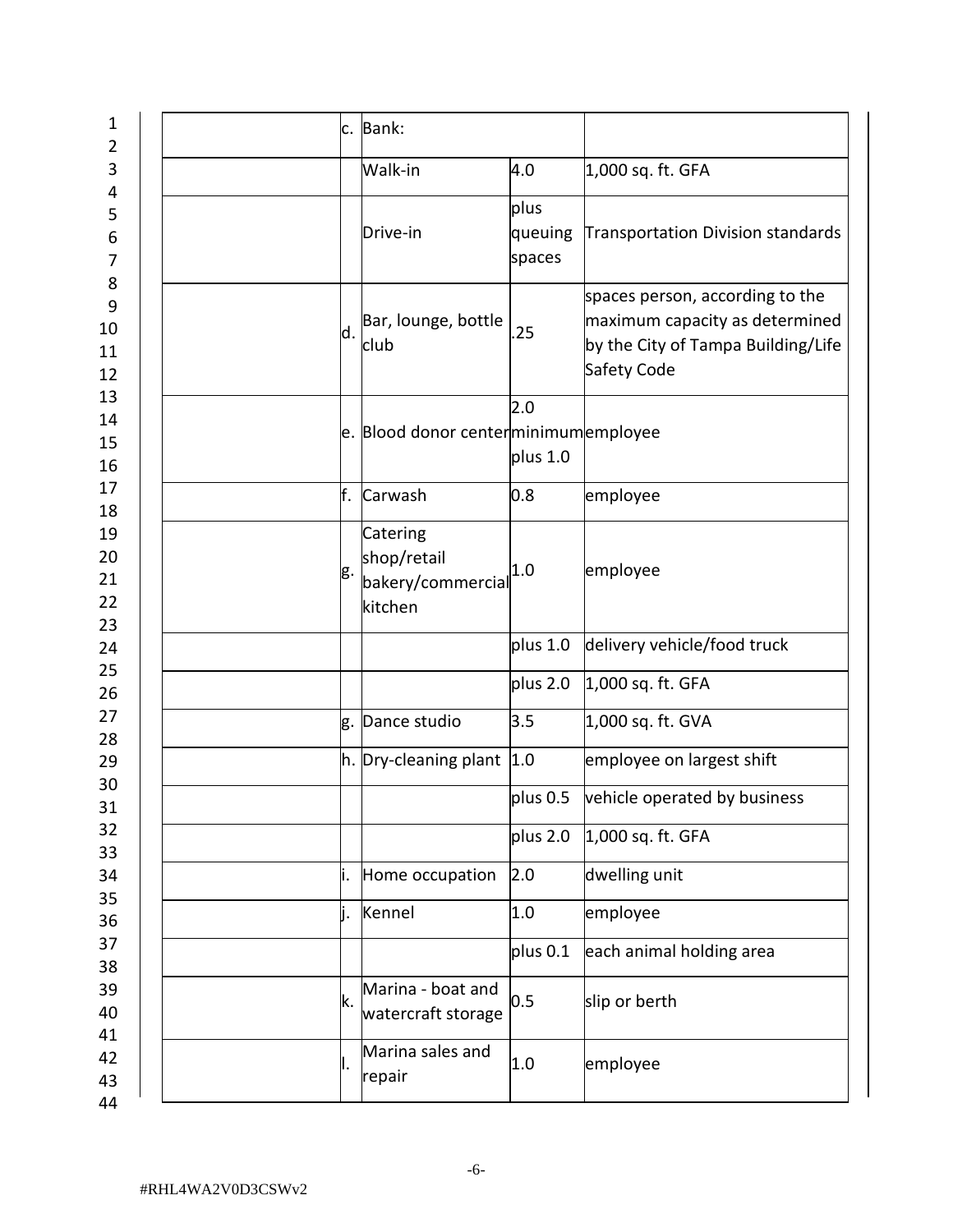| $\overline{2}$<br>3        |    |                                             |        |                                                                                                                        |
|----------------------------|----|---------------------------------------------|--------|------------------------------------------------------------------------------------------------------------------------|
| 4                          | m. | Medical marijuana<br>dispensary             | 3.0    | 1,000 sq. ft. GFA                                                                                                      |
| 5<br>6<br>7                |    |                                             | plus 1 | Each delivery vehicle operated by<br>the dispensary                                                                    |
| 8<br>9                     |    | n. Personal services                        | 8.0    | 1,000 sq. ft. GFA                                                                                                      |
| 10                         |    | o. Pharmacy                                 | 3.0    | 1,000 sq. ft. GFA                                                                                                      |
| 11<br>12                   |    | p. Printing                                 | 1.0    | employee on largest shift                                                                                              |
| 13<br>14                   |    | q. Radio/TV studio                          | 1.0    | employee on largest shift                                                                                              |
| 15<br>16<br>17<br>18       |    | Recreation,<br>r. commercial and<br>private | 5.0    | 1,000 sq. ft. GFA                                                                                                      |
| 19                         |    | s. Retail:                                  |        |                                                                                                                        |
| 20<br>21                   |    | <b>Bakery</b>                               |        | see (1)g. above                                                                                                        |
| 22<br>23<br>24             |    | Department store<br>(freestanding)          | 3.0    | 1,000 sq. ft. GFA                                                                                                      |
| 25                         |    | Furniture                                   | 1.0    | 1,000 sq. ft. GFA                                                                                                      |
| 26<br>27                   |    | Grocery                                     | 4.0    | 1,000 sq. ft. GFA                                                                                                      |
| 28<br>29                   |    | Regional mall                               | 4.0    | 1,000 sq. ft. GFA                                                                                                      |
| 30                         |    | Specialty shops                             | 1.1    | 1,000 sq. ft. GFA                                                                                                      |
| 31<br>32<br>33             |    | Strip shopping<br>center                    | 4.0    | 1,000 sq. ft. GFA                                                                                                      |
| 34<br>35                   |    | All other retail                            | 4.0    | 1,000 sq. ft. GFA                                                                                                      |
| 36                         | t. | Restaurant:                                 |        |                                                                                                                        |
| 37<br>38<br>39<br>40<br>41 |    | Walk-in                                     | .25    | spaces person, according to the<br>maximum capacity as determined<br>by the City of Tampa Building/Life<br>Safety Code |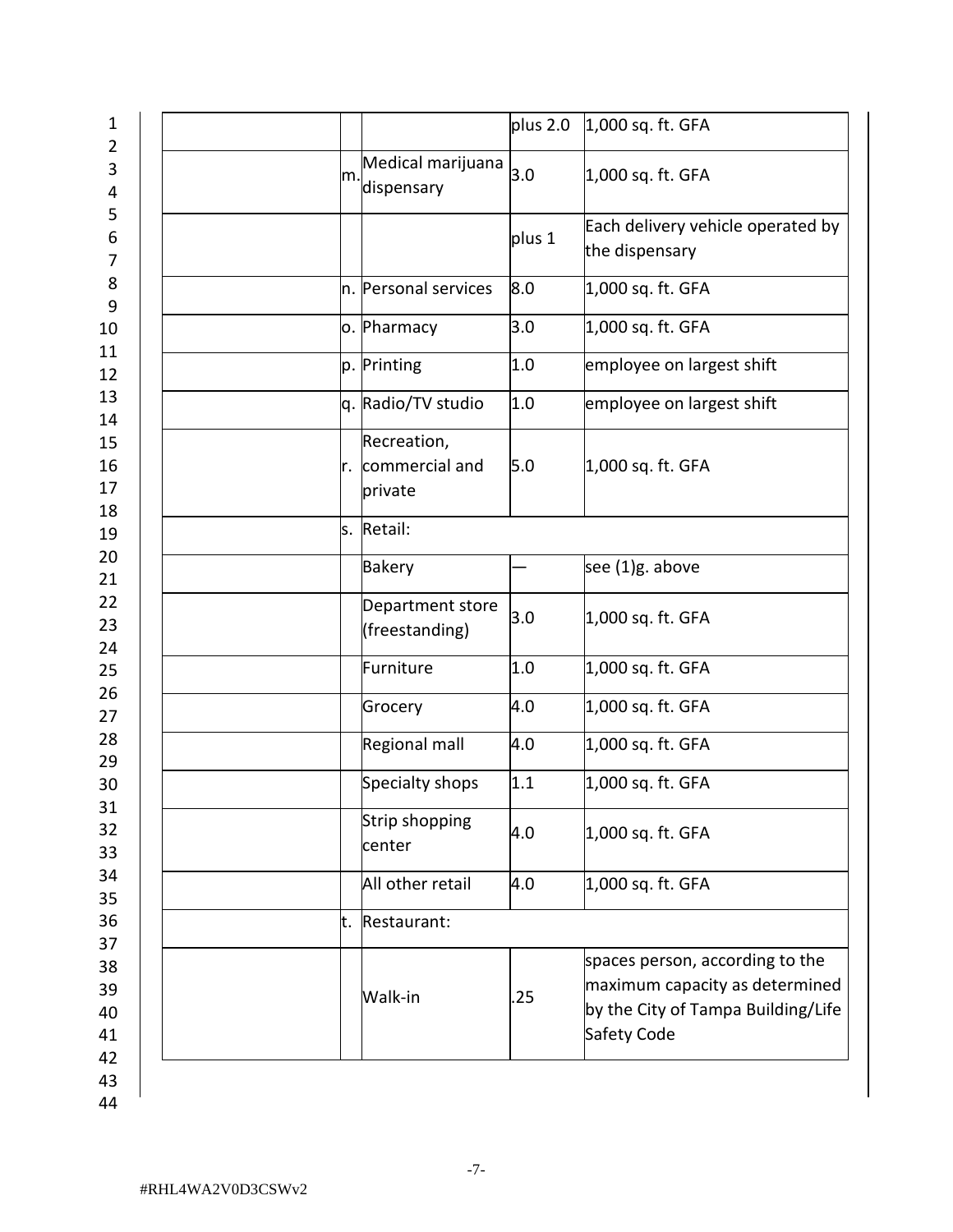| 1<br>$\overline{2}$<br>3   |     |     | Drive-in                                                      | plus<br>queuing | <b>Transportation Division standards</b> |
|----------------------------|-----|-----|---------------------------------------------------------------|-----------------|------------------------------------------|
| 4                          |     |     | u. Service station                                            | 5.0             | 1,000 sq. ft. GFA                        |
| 5<br>6<br>7                |     | ٧.  | Temporary help<br>agency                                      | 2.0<br>minimum  |                                          |
| 8<br>9                     |     |     |                                                               | plus 1.0        | employee                                 |
| 10<br>11                   |     |     | w.Theatre                                                     | 0.3             | seat                                     |
| 12                         |     |     | x. Vehicle repair                                             | 2.0             | repair bay                               |
| 13<br>14                   |     |     |                                                               | plus 1.0        | employee                                 |
| 15<br>16<br>17             |     | y.  | Vehicle sales and<br>leasing                                  | 2.0             | 1,000 sq. ft. GFA                        |
| 18<br>19                   | (2) |     | Industrial/warehouse uses:                                    |                 |                                          |
| 20                         |     |     | a. Junkyard/landfill                                          | 1.0             | employee                                 |
| 21<br>22<br>23             |     | b.  | Maintenance or<br>storage facility                            | 1.0             | employee on largest shift                |
| 24<br>25<br>26             |     | c.  | Manufacturing,<br>light and heavy                             | 0.6             | employee on largest shift                |
| 27<br>28                   |     | d.  | Medical Marijuana<br>processing facility                      | 0.6             | Employee on largest shift                |
| 29<br>30<br>31<br>32<br>33 |     | e.  | Radio/TV<br>transmitter site,<br>utility transmission<br>site | 1.0             | employee on largest shift                |
| 34<br>35                   |     | f.  | Research activity                                             | 1.4             | employee                                 |
| 36<br>37<br>38             |     | g.  | Transportation<br>service facility                            | 7.0             | 1,000 sq. ft. of waiting area            |
| 39                         |     |     |                                                               |                 | plus 0.45 employee                       |
| 40<br>41<br>42             |     | h.  | Warehouse and<br>wholesale trade                              | 0.6             | employee on largest shift                |
| 43<br>44                   |     | li. | Warehouse, mini                                               | 1.0             | employee on largest shift                |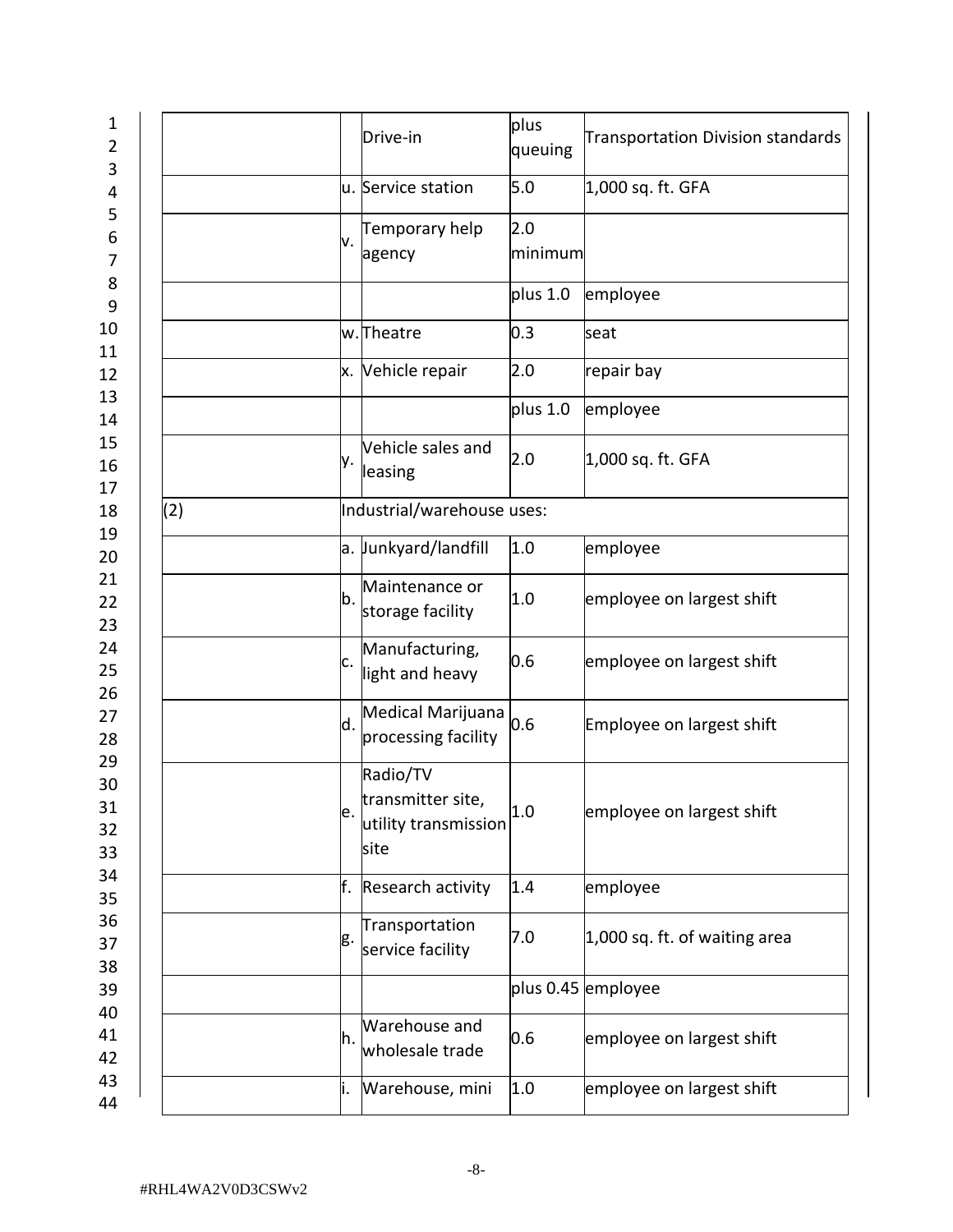|     | plus 1.0<br>each 20 storage units                                                                             |                              |  |  |  |  |
|-----|---------------------------------------------------------------------------------------------------------------|------------------------------|--|--|--|--|
|     | 2.0<br>j.<br>Vermin control<br>1,000 sq. ft. GFA                                                              |                              |  |  |  |  |
|     | plus 0.33 employee on largest shift                                                                           |                              |  |  |  |  |
|     | Material recovery<br>k.<br>1,000 sq. ft. GFA<br>1<br>facility                                                 |                              |  |  |  |  |
|     | plus 1<br>facility                                                                                            | each vehicle operated by the |  |  |  |  |
| (3) | Interment uses:                                                                                               |                              |  |  |  |  |
|     | 1.0<br>a. Cemetery<br>employee                                                                                |                              |  |  |  |  |
|     | Funeral parlor or<br>0.25<br>seat of chapel capacity<br>b.<br>crematorium<br>plus 0.33 employee               |                              |  |  |  |  |
| (4) | Medical uses:                                                                                                 |                              |  |  |  |  |
|     | a. Clinic<br>7.0<br>1,000 sq. ft. GFA                                                                         |                              |  |  |  |  |
|     | Hospitals and<br>b.<br>1.2<br>bed<br>associated uses                                                          |                              |  |  |  |  |
|     | Nursing,<br>convalescent and<br>0.35<br>bed<br>c.<br>extended care<br>facilities                              |                              |  |  |  |  |
|     | Medical, dental,<br>eye, veterinary and $_{6.0}$<br>d.<br>1,000 sq. ft. GFA<br>lother health-<br>related uses |                              |  |  |  |  |
| (5) | Office uses:                                                                                                  |                              |  |  |  |  |
|     | <b>Business and</b><br>3.3<br>1,000 sq. ft. GFA<br>a.<br>professional                                         |                              |  |  |  |  |
|     | b. Research activity<br>1.4<br>employee                                                                       |                              |  |  |  |  |
| (6) | Public or nonprofit uses:                                                                                     |                              |  |  |  |  |
|     | a. Airports, heliports, helistops:                                                                            |                              |  |  |  |  |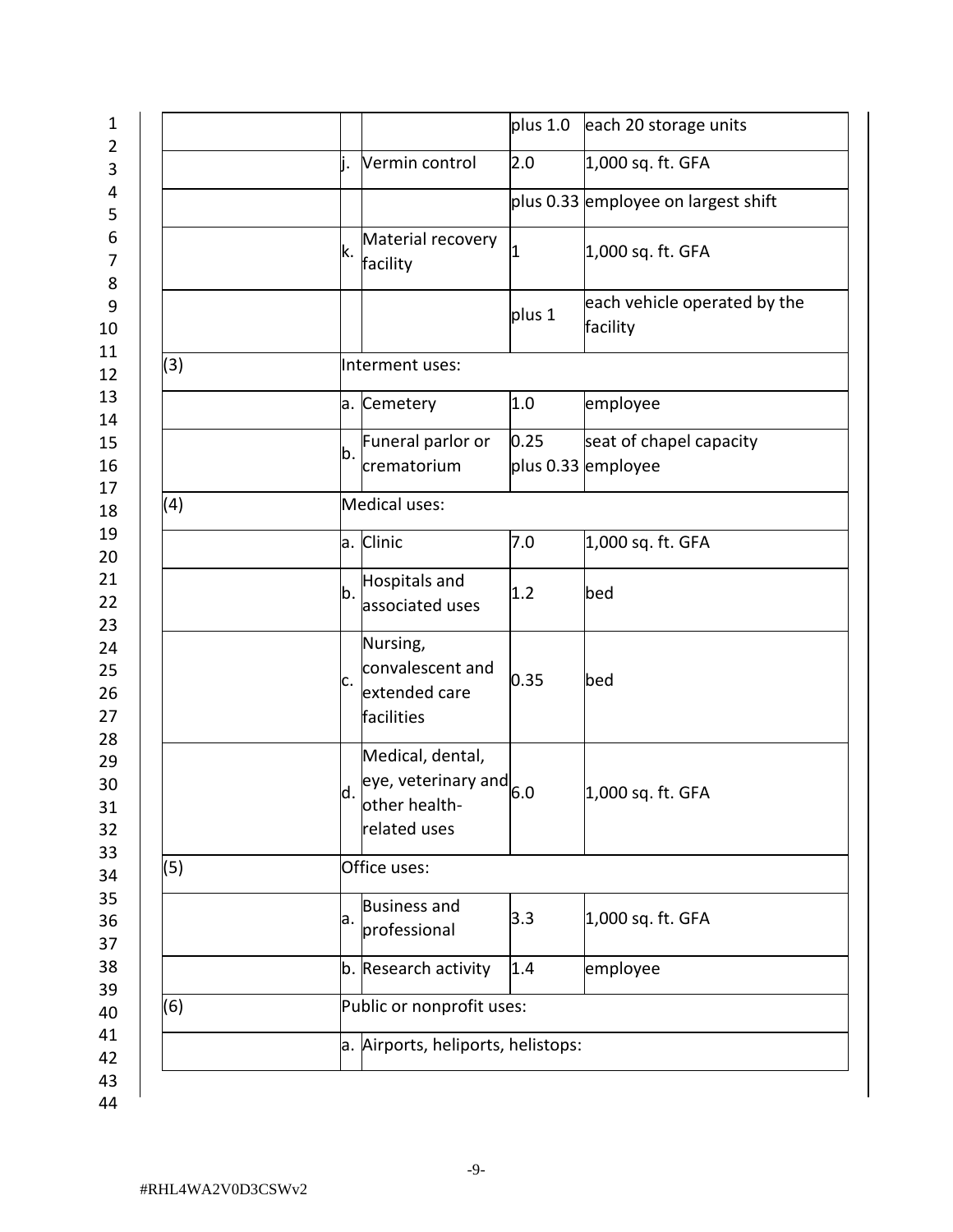| 1<br>$\overline{2}$        |     |    | 1.<br>Local                                                                | 1.0      | laircraft tiedown                                              |
|----------------------------|-----|----|----------------------------------------------------------------------------|----------|----------------------------------------------------------------|
| 3<br>4                     |     |    |                                                                            | plus 1.0 | aircraft storage                                               |
| 5<br>6                     |     |    |                                                                            | plus 1.0 | aircraft maintenance area                                      |
| $\overline{7}$<br>8<br>9   |     |    | 2.<br>International                                                        |          | as determined by<br>site specific study                        |
| 10<br>11                   |     | b. | Place of religious<br>assembly                                             | 0.3      | seat                                                           |
| 12<br>13                   |     |    | c. Club                                                                    | 3.3      | 1,000 sq. ft. GFA                                              |
| 14<br>15                   |     |    | d. Place of assembly                                                       | 0.3      | seat                                                           |
| 16<br>17<br>18             |     | e. | Public cultural<br>facility                                                | 2.0      | 1,000 sq. ft. GFA                                              |
| 19<br>20                   |     | F. | Public service<br>facility                                                 | 1.0      | employee                                                       |
| 21<br>22                   |     | g. | Public use facility                                                        | 3.3      | 1,000 sq. ft. GFA                                              |
| 23<br>24<br>25             |     | h. | Temporary special<br>events                                                | 0.25     | Participant/attendee (including<br>event workers/volunteers) 2 |
| 26<br>27                   |     | İ. | Community<br>garden, private 1                                             |          | 10 individual garden plots/beds                                |
| 28<br>29                   | (7) |    | Residential uses:                                                          |          |                                                                |
| 30<br>31                   |     |    | $a.$ Bed and breakfast $\vert 1.25 \rangle$                                |          | lodging unit                                                   |
| 32<br>33<br>34<br>35<br>36 |     | b. | Congregate living<br>facility (all except<br>large group care<br>facility) | 2.0      | dwelling unit                                                  |
| 37                         |     | c. | Fraternity, sorority 3.0                                                   |          | 1,000 sq. ft. GFA                                              |
| 38<br>39<br>40             |     | d. | Hotels, motels and 1.0<br>roominghouses                                    | plus 0.5 | room<br>employee                                               |
| 41<br>42<br>43             |     | e. | Larger group care<br>facility                                              | 1.0      | employee on largest shift                                      |
| 44                         |     |    |                                                                            |          |                                                                |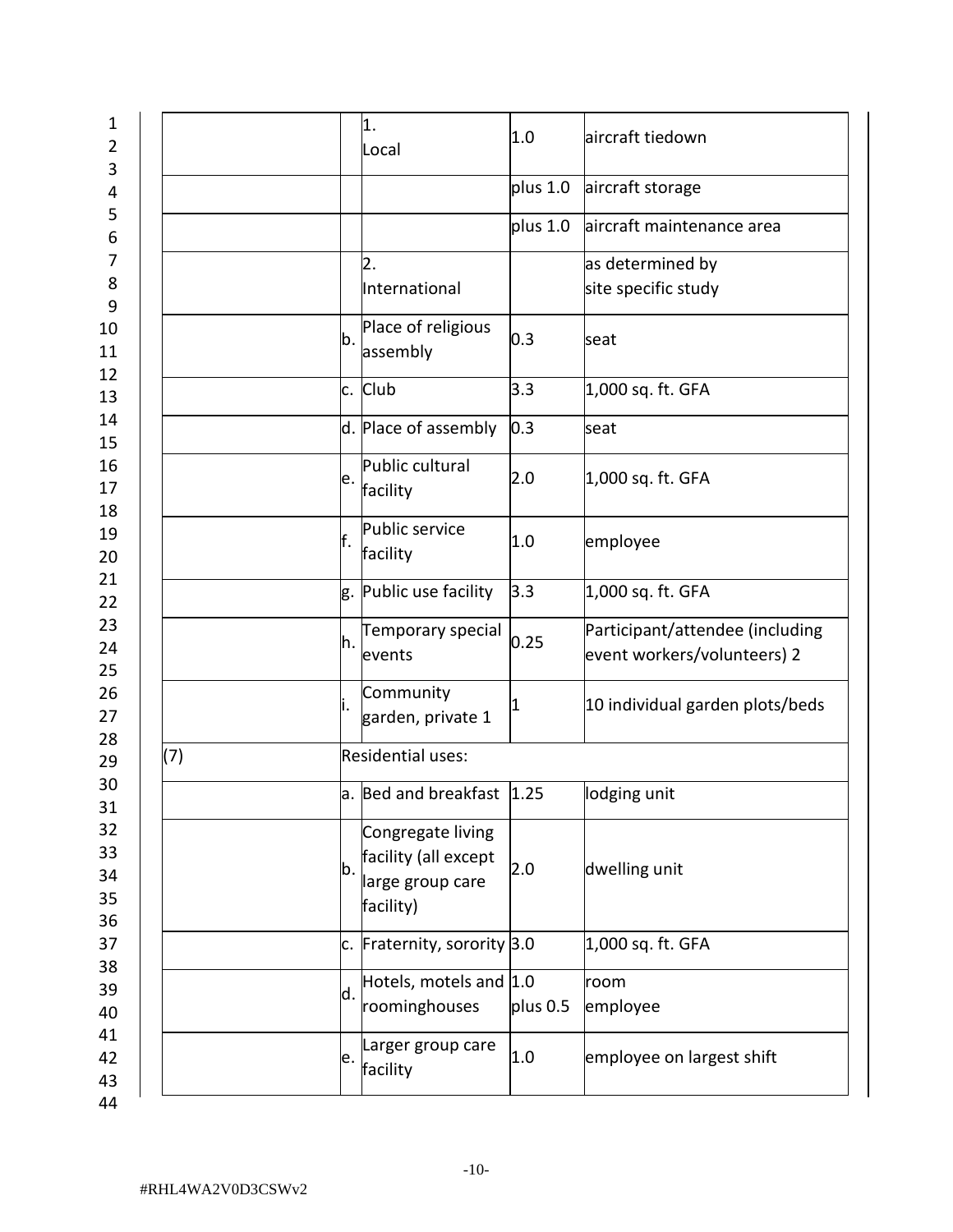| 1                                            |     |                                                                                                                                    | 0.17             | tenant                                   |
|----------------------------------------------|-----|------------------------------------------------------------------------------------------------------------------------------------|------------------|------------------------------------------|
| $\overline{2}$<br>3<br>4                     | lf. | Multiple-family<br>dwelling                                                                                                        | 1.0              | efficiency                               |
| 5<br>6                                       |     |                                                                                                                                    | 1.5              | $1 - 2$ bedrooms                         |
| $\overline{7}$<br>8                          |     |                                                                                                                                    | 2.0              | 3 or more bedrooms                       |
| $\boldsymbol{9}$<br>10<br>11                 | g.  | Professional residential<br>facility:                                                                                              |                  |                                          |
| 12<br>13<br>14                               |     | 1.<br>Recovery home                                                                                                                | 1.0              | employee on largest shift                |
| 15<br>16<br>17                               |     | $\overline{2}$ .<br>Residential<br>treatment facility                                                                              | 1.0              | employee on largest shift                |
| 18<br>19<br>20                               |     |                                                                                                                                    | plus 1.0         | each vehicle operated by the<br>facility |
| 21<br>22<br>23<br>24                         |     | 3.<br>Life care treatment 1.0<br>facility                                                                                          |                  | employee on largest shift                |
| 25                                           |     |                                                                                                                                    | plus 0.17 tenant |                                          |
| 26<br>27<br>28<br>29<br>30<br>31<br>32<br>33 | lh. | Single- or two-<br>family dwelling and<br>private pleasure<br>craft used as a<br>residence (house<br>boat)                         | 2.0              | dwelling unit                            |
| 34<br>35<br>36<br>37<br>38<br>39<br>40<br>41 | li. | Visitor parking (for<br>single-family<br>attached, semi-<br>detached, multi-<br>family townhouse-<br>style, and multi-<br>family)" | 0.25             | spaces/unit                              |
| 42<br>43<br>44                               | ij. | Senior housing<br>(project for<br>persons fifty-five                                                                               | 1                | space/unit                               |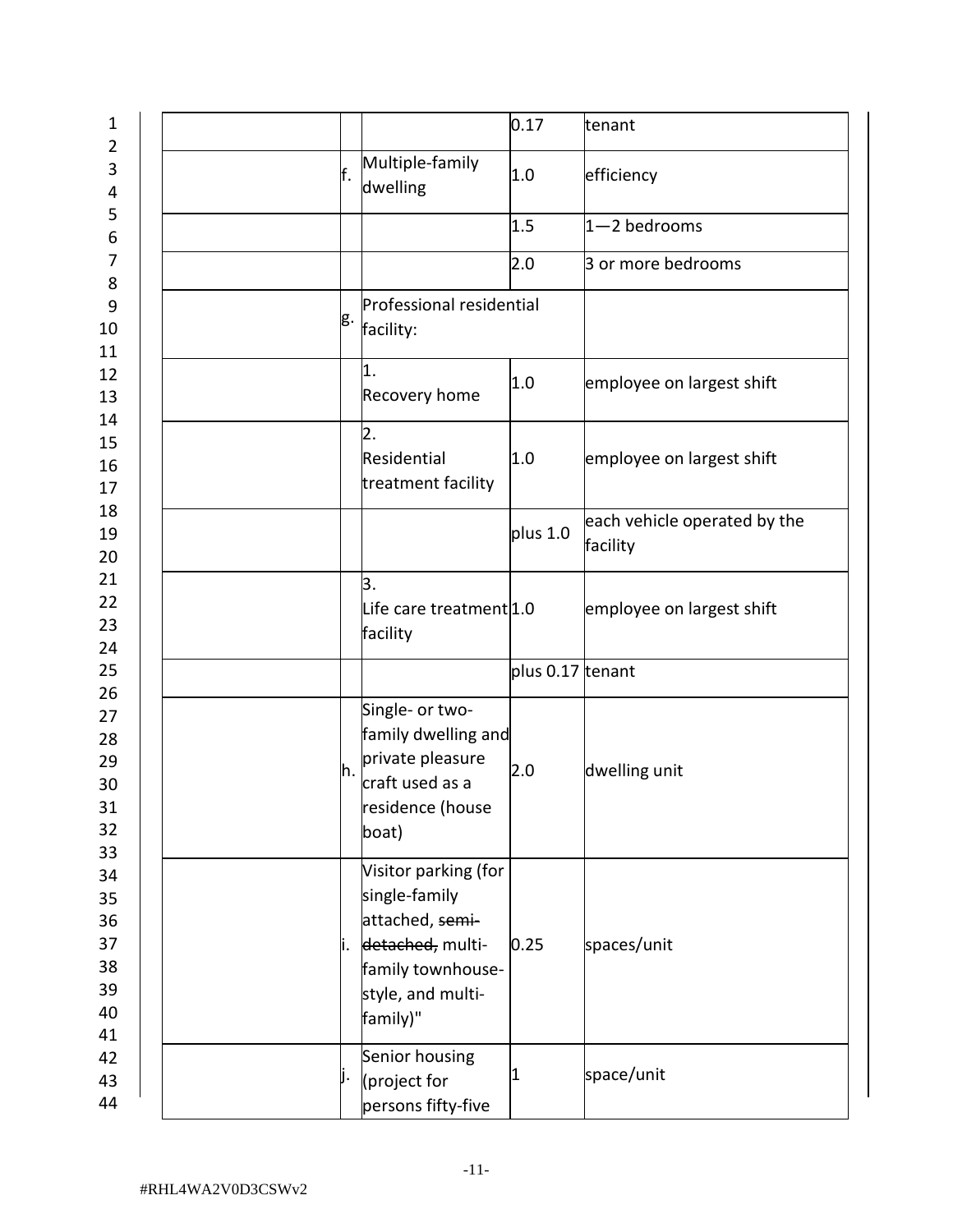|     |              | (55) years or older |          |                                      |  |  |  |  |  |
|-----|--------------|---------------------|----------|--------------------------------------|--|--|--|--|--|
|     |              | that qualifies for  |          |                                      |  |  |  |  |  |
|     |              | HUD assistance)     |          |                                      |  |  |  |  |  |
| (8) | School uses: |                     |          |                                      |  |  |  |  |  |
|     |              | a. Colleges         | 0.5      | student                              |  |  |  |  |  |
|     | b.           | Day care and        | 1.0      | employee                             |  |  |  |  |  |
|     |              | nursery facilities  |          |                                      |  |  |  |  |  |
|     |              |                     |          | each vehicle operated by the         |  |  |  |  |  |
|     |              |                     | plus 1.0 | facility plus parking and/or loading |  |  |  |  |  |
|     |              |                     |          | Transportation Division standards    |  |  |  |  |  |
|     | c.           | Elementary/junior   | 1.6      | classroom                            |  |  |  |  |  |
|     |              | high school         |          |                                      |  |  |  |  |  |
|     |              | d. Senior high      | .19      | student                              |  |  |  |  |  |
|     | e.           | Business, trade or  | .5       | student                              |  |  |  |  |  |
|     |              | vocational school   |          |                                      |  |  |  |  |  |
|     |              |                     | plus 1.0 | staff member                         |  |  |  |  |  |

**Section 6.** That the proper officers and employees of the City are hereby authorized to do all things necessary and proper to carry out the provisions of this Ordinance.

**Section 7. CONFLICTING ORDINANCES.** That all ordinances or parts of ordinances in conflict herewith are hereby repealed to the extent of any conflict.

**Section 8 SEVERABILITY.** Should a court of competent jurisdiction declare any part of this Ordinance invalid, the remaining parts hereof shall be severed and remain in effect and shall not be affected by such determination as to the invalid part.